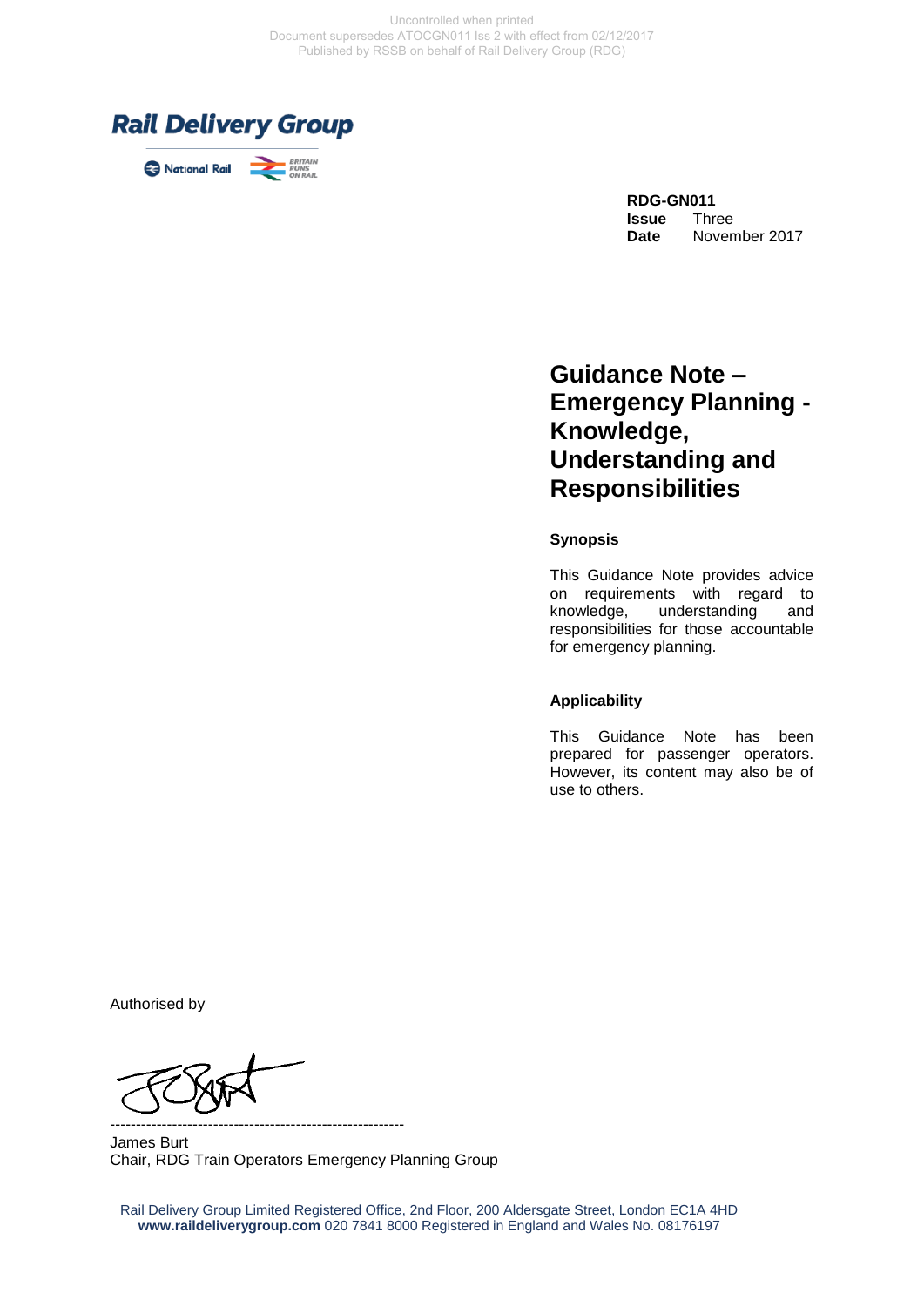**RDG-GN011 Issue Date** November 2017 **RDG Guidance Note – Emergency Planning - Knowledge, Understanding and Responsibilities**

## **Issue record**

| <b>Issue</b> | Date          | <b>Comments</b>                                                              |
|--------------|---------------|------------------------------------------------------------------------------|
| One          | June 2012     | Original version                                                             |
| Two          | April 2015    | Following periodic review                                                    |
| Three        | November 2017 | Updated following periodic review and also<br>reformatted as an RDG document |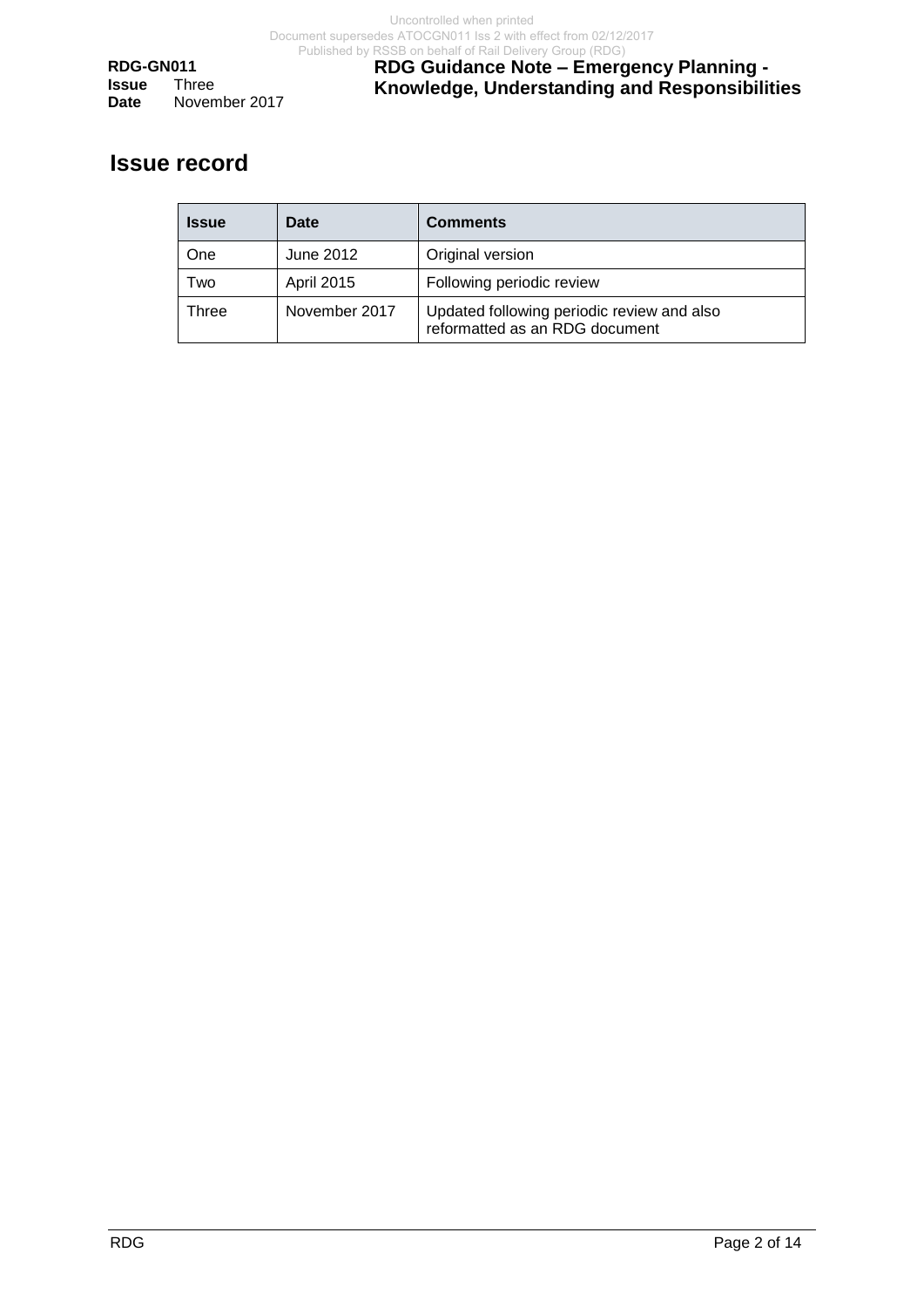RDG-GN011 **Issue** Three Date November 2017

# **Contents**

| Part 1 |                                                                            |  |
|--------|----------------------------------------------------------------------------|--|
| 1.1    |                                                                            |  |
| 1.2    |                                                                            |  |
| 1.3    |                                                                            |  |
| 1.4    |                                                                            |  |
| Part 2 |                                                                            |  |
| 2.1    |                                                                            |  |
| 2.2    |                                                                            |  |
| 2.3    |                                                                            |  |
|        |                                                                            |  |
| 3.1    |                                                                            |  |
| Part 4 |                                                                            |  |
| 4.1    |                                                                            |  |
| 4.2    |                                                                            |  |
| 4.3    |                                                                            |  |
| 4.4    |                                                                            |  |
| 4.5    |                                                                            |  |
| Part 5 |                                                                            |  |
| 5.1    |                                                                            |  |
|        |                                                                            |  |
| 6.1    |                                                                            |  |
| 6.2    |                                                                            |  |
|        | Part 7 The Joint Emergency Services Interoperability Programme (JESIP)  10 |  |
| 7.1    |                                                                            |  |
|        |                                                                            |  |
| 8.1    |                                                                            |  |
| 8.2    |                                                                            |  |
| 8.3    |                                                                            |  |
| Part 9 |                                                                            |  |
| 9.1    |                                                                            |  |
| 9.2    |                                                                            |  |
| 9.3    |                                                                            |  |
|        |                                                                            |  |
| 10.1   |                                                                            |  |
| 10.2   |                                                                            |  |
| 10.3   |                                                                            |  |
|        |                                                                            |  |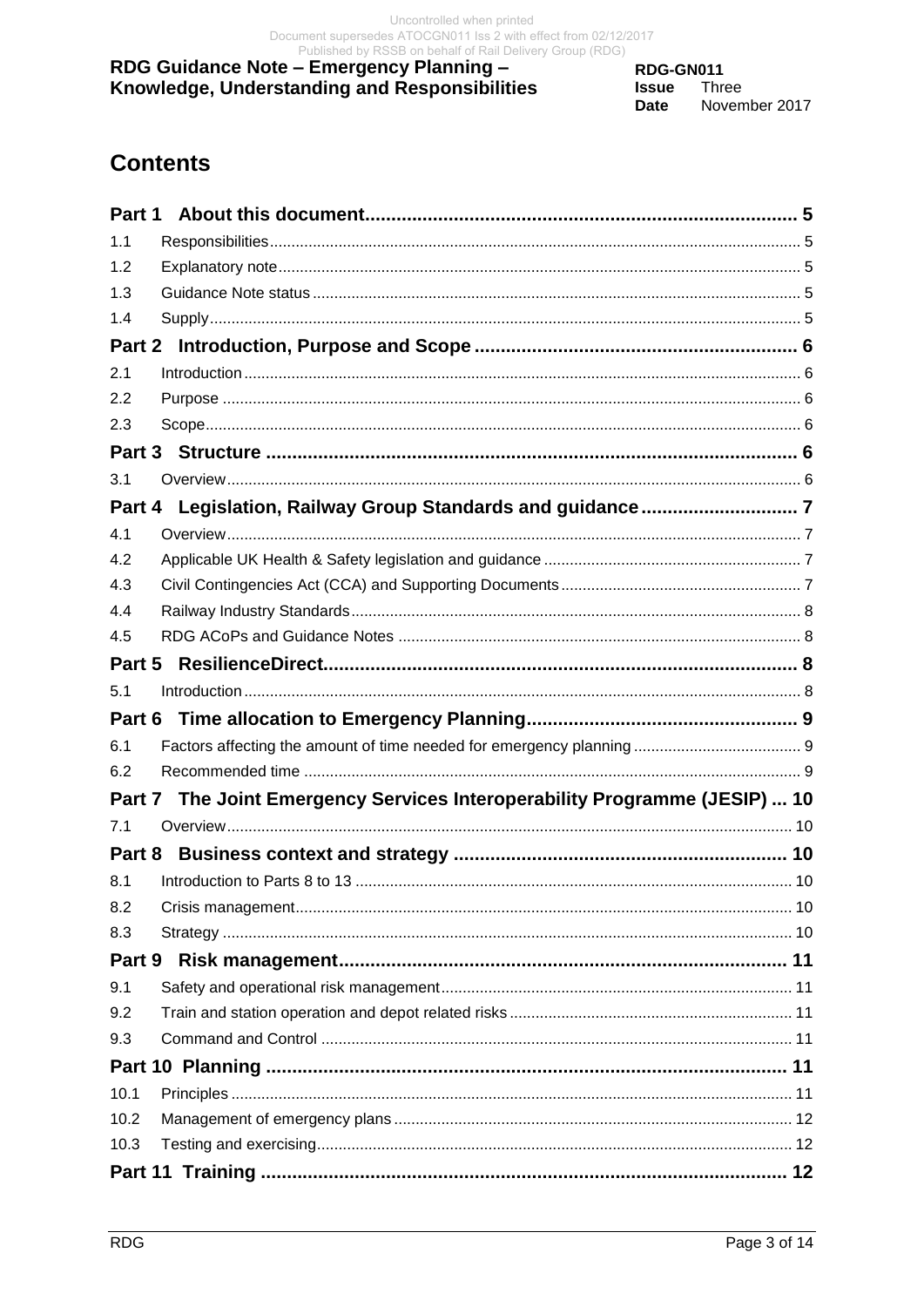RDG-GN011 **Issue** Three November 2017 **Date** 

# RDG Guidance Note - Emergency Planning -<br>Knowledge, Understanding and Responsibilities

| 14.4 |  |
|------|--|
| 14.5 |  |
|      |  |
|      |  |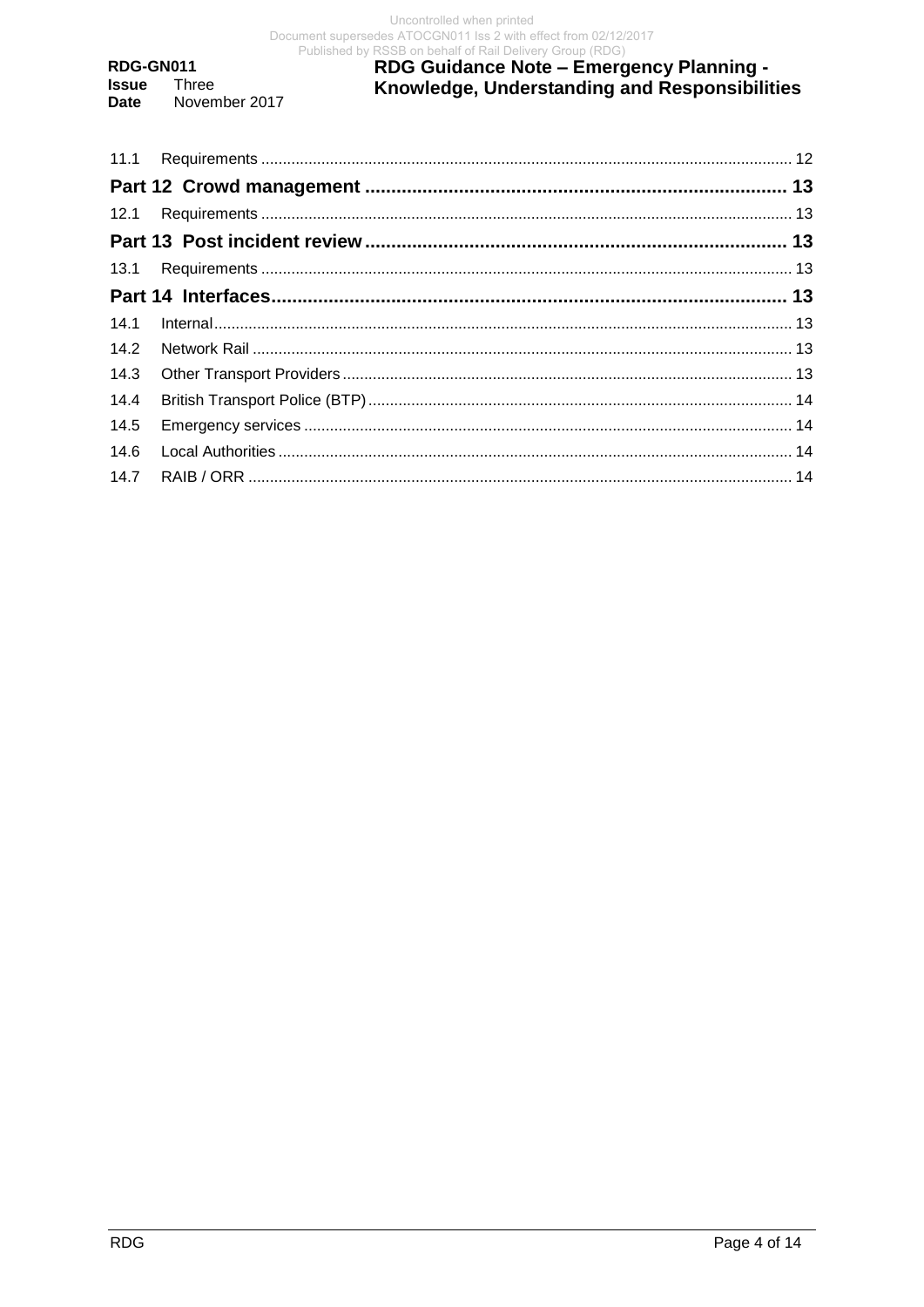## <span id="page-4-0"></span>**Part 1 About this document**

## <span id="page-4-1"></span>**1.1 Responsibilities**

1.1.1 Copies of this Guidance Note should be distributed by RDG members to persons within their respective organisations for whom its content is relevant.

## <span id="page-4-2"></span>**1.2 Explanatory note**

- 1.2.1 RDG produces RDG Guidance Notes for the information of its members. RDG is not a regulatory body and compliance with RDG Guidance Notes is not mandatory.
- 1.2.2 RDG Guidance Notes are intended to reflect good practice. RDG members are recommended to evaluate the guidance against their own arrangements in a structured and systematic way. Some or all parts of the guidance may not be appropriate to their operations. It is recommended that this process of evaluation and any subsequent decision to adopt (or not to adopt) elements of the guidance should be documented.

## <span id="page-4-3"></span>**1.3 Guidance Note status**

1.3.1 This document is not intended to create legally binding obligations between railway duty holders and should be binding in honour only.

## <span id="page-4-4"></span>**1.4 Supply**

1.4.1 Copies of this Guidance Note may be obtained from the RDG members' web site.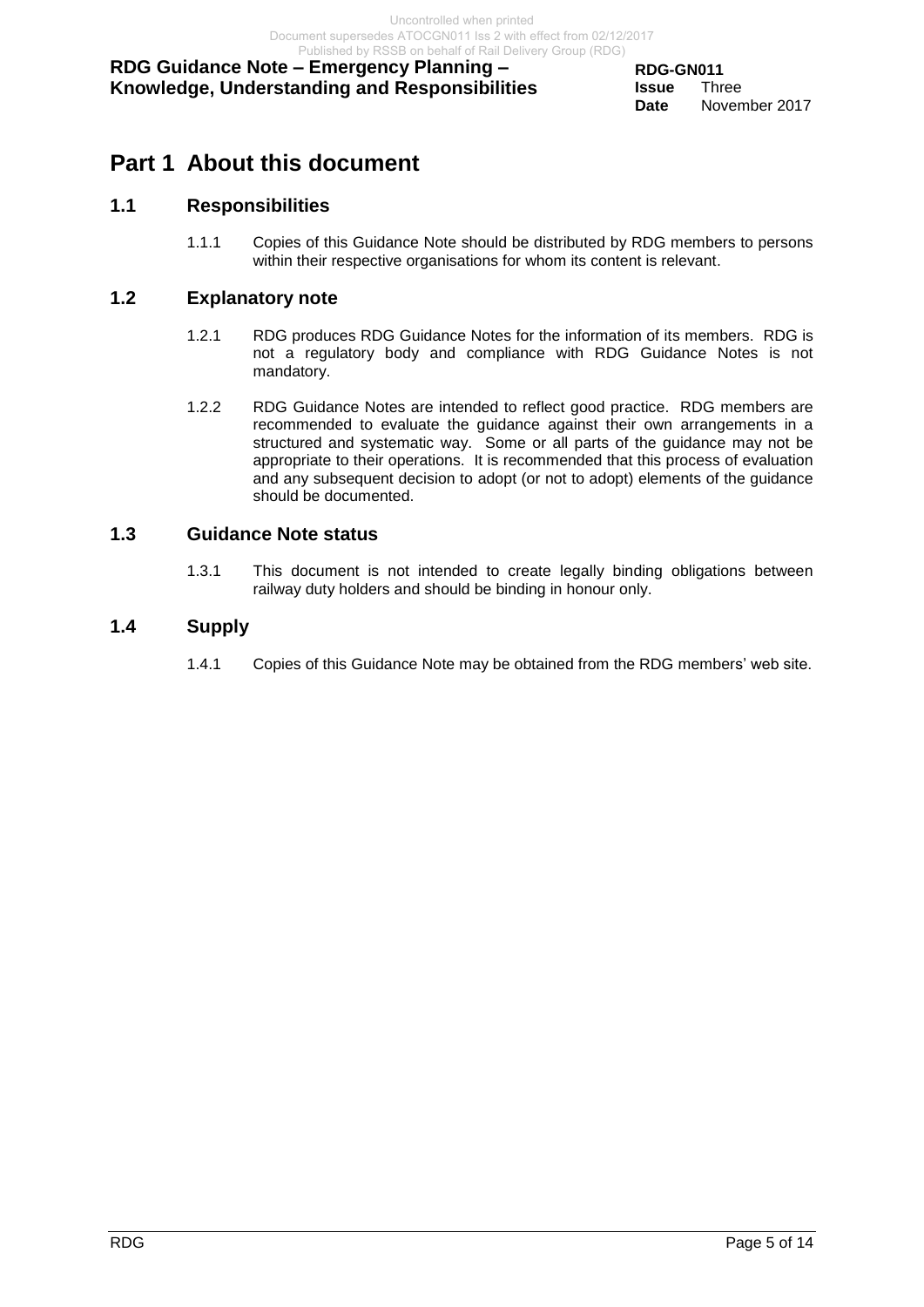## <span id="page-5-0"></span>**Part 2 Introduction, Purpose and Scope**

## <span id="page-5-1"></span>**2.1 Introduction**

- 2.1.1 Though planning for emergencies is a critical role within a railway undertaking, it is typically not one which justifies a full time dedicated position and is hence often combined with other roles such as security, ICT Champion or fire safety. In some cases emergency planning is integrated within individual business functional units, with each responsible for such arrangements within its own area.
- 2.1.2 As a consequence, many of those who take on emergency planning responsibilities do so with limited previous experience. In addition to providing a check list/reference document to support reviews and audits of those already performing emergency planning duties and the associated processes, a key use of this Guidance Note is therefore to assist with a training needs analysis of those new to the role.
- 2.1.3 It should be noted that this document is intended as a guide only and not as a standard with which compliance is required.

## <span id="page-5-2"></span>**2.2 Purpose**

2.2.1 Railway Industry Standard RIS-3118-TOM sets out requirements in respect of Incident Response Planning & Management. The associated RSSB Guidance Note GO/GN3518 provides guidance on how to interpret the requirements contained within it. However, while the latter makes various references to the competency of Rail Incident Officers (RIOs), no mention is made of the knowledge, skills, understanding, etc. needed on the part of those responsible for emergency planning within railway undertakings. This Guidance Note seeks to address this absence.

#### <span id="page-5-3"></span>**2.3 Scope**

2.3.1 This Guidance Note is produced for the benefit of all member organisations of the RDG Train Operations Scheme.

## <span id="page-5-4"></span>**Part 3 Structure**

## <span id="page-5-5"></span>**3.1 Overview**

- 3.1.1 As for any other role, effective emergency planning requires a combination of knowledge, understanding, skills and behaviours. This Guidance Note sets out those considered key in respect of each of the broad components of the emergency planning role, i.e. applicable legislative requirements and guidance, emergency planning within the context of the business as a whole, risk management, planning, training and post-incident review. Specific sections on ResilienceDirect, the Joint Emergency Services Interoperability Programme, crowd management and interfaces with other organisations are also included.
- 3.1.2 In some cases, reference is also made to specific tasks/responsibilities while Part 6 considers how to identify the amount of time which should be dedicated to the emergency planning role.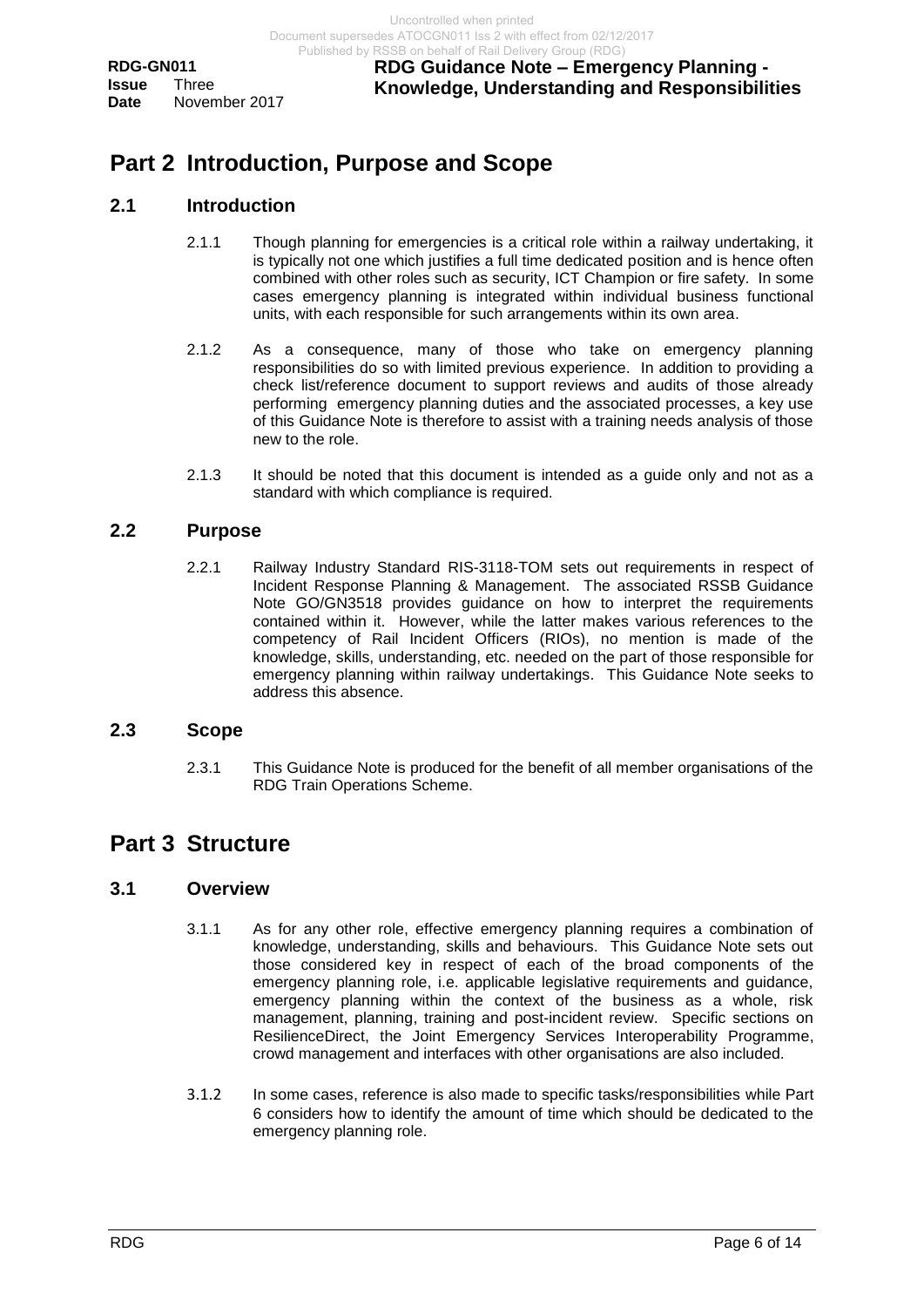## <span id="page-6-0"></span>**Part 4 Legislation, Railway Group Standards and guidance**

## <span id="page-6-1"></span>**4.1 Overview**

4.1.1 Those responsible for emergency planning should be familiar with the requirements of relevant legislation and standards and how they are applied, along with associated guidance, including specifically that referred to in the sections which follow.

## <span id="page-6-2"></span>**4.2 Applicable UK Health & Safety legislation and guidance**

- 4.2.1 These comprise:
	- i) Management of Health & Safety at Work Regulations 1999.
	- ii) Regulatory Reform (Fire Safety) Order 2005.
	- iii) HSE publication 'Managing crowds safely A guide for organisers at events and venues' (<http://www.hse.gov.uk/pubns/priced/hsg154.pdf>), published 2014.

## <span id="page-6-3"></span>**4.3 Civil Contingencies Act (CCA) and Supporting Documents**

- 4.3.1 Understanding of the concept of Category 1 and Category 2 responders as defined within the Civil Contingencies Act 2004 (CCA) along with their respective roles, responsibilities and duties. Specifically those responsible for this element of emergency planning should:
	- i) Participate in relevant meetings, forums or workshops with both Category 1 and Category 2 responders where specific input is required to consolidate interfacing arrangements and exchange of relevant information.
	- ii) Maintain dialogue with Category 1 and Category 2 responders as appropriate for the mutual development of emergency plans.
	- iii) Arrange for company participation in exercises arranged by Category 1 and other Category 2 Responders.
- 4.3.2 *Emergency Preparedness*, published in 2006 by the Cabinet Office Civil Contingencies Secretariat and last updated in 2012, is intended to accompany Part 1 of the Act and its supporting Regulations (The Civil Contingencies Act 2004 (Contingency Planning) Regulations 2012) - see <https://www.gov.uk/government/publications/emergency-preparedness>.

4.3.3 *Emergency Response and Recovery*, published by the Cabinet Office in 2010 and last updated in October 2013, is a volume of non-statutory guidance which describes the multi-agency framework for responding to, and recovering from, civil emergencies in the UK. It is targeted at all personnel who may become involved in emergencies and aims to develop a shared understanding of multiagency response and recovery arrangements across responding agencies. It seeks to establish good practice based on lessons identified from responding to and recovering from emergencies both in the UK and internationally and provides the definitive guide to emergency planning within the UK. See

[https://www.gov.uk/government/publications/emergency-response-and-recovery.](https://www.gov.uk/government/publications/emergency-response-and-recovery)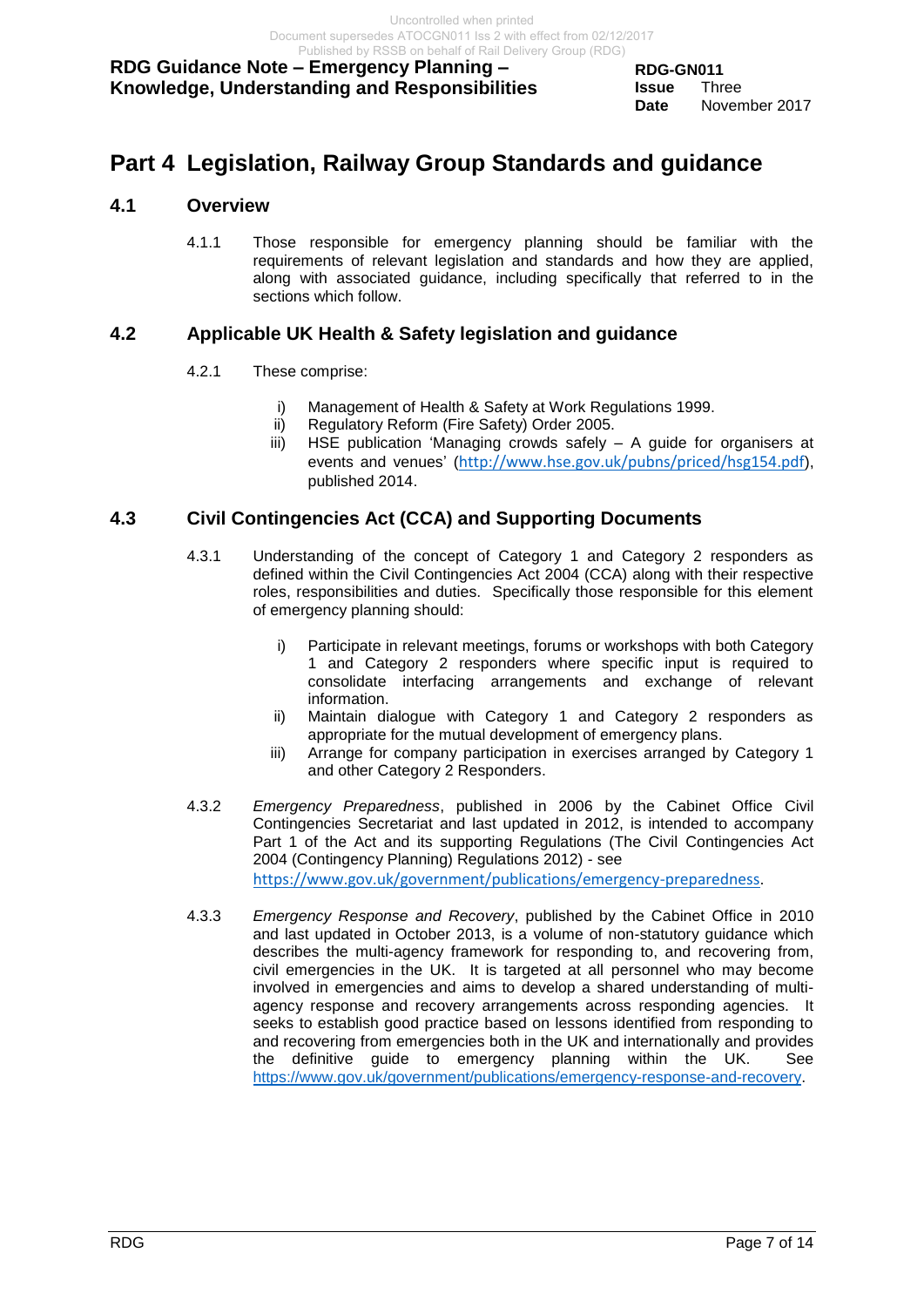## **RDG Guidance Note – Emergency Planning - Knowledge, Understanding and Responsibilities**

4.3.4 *Human aspects in emergency management*, published by the Cabinet Office in October 2016, is intended to provide information and advice for those involved in planning and delivering activities to address the human aspects during and following an emergency – see [https://www.gov.uk/government/uploads/system/uploads/attachment\\_data/file/56](https://www.gov.uk/government/uploads/system/uploads/attachment_data/file/564306/human_aspects_guidance_2016_final.pdf) 4306/human\_aspects\_quidance\_2016\_final.pdf.

## <span id="page-7-0"></span>**4.4 Railway Industry Standards**

4.4.1 Rail Industry Standard RIS-3118-TOM Incident Response Planning & Management and associated Guidance GN/RT3518.

## <span id="page-7-1"></span>**4.5 RDG ACoPs and Guidance Notes**

- **4.5.1** To complement Railway Group Standards, RDG issues a number of documents for the benefit of its members. These include operations related topics and address areas where the subject matter falls outside the criteria for inclusion within a Group Standard. They comprise Approved Codes of Practice (ACOPs) and Guidance Notes (GNs). Those of greatest relevance to emergency planning are:
	- i) RDG-ACOP011 Joint Industry Provision of Humanitarian Assistance Following a Major Passenger Rail Incident.
	- ii) RDG-ACOP016 Incident Response Duties of Primary Support Operators.
	- iii) ATOC FLU/GN001\* Contingency Planning Arrangements for a Flu Pandemic.
	- iv) ATOC/GN003 The Training of On Train Staff in On Train Emergency Procedures.
	- v) RDG-GN014 Major Incidents Preparation of Aide-Mémoires for Senior Managers.
	- vi) ATOC-/GN015 Extreme Weather Arrangements including Failure or Non-Availability of On-Train Environment Control Systems.
	- vii) RDG-GN016 Competence of Train Operator Liaison Officers (TOLOs).
	- viii) RDG-GN017 Competence of Station Incident Officers (SIOs).
	- ix) RDG-GN023 Checklist for Major Incident Response.
	- x) RDG-GN025 Post Incident Management of Personal Property.
	- xi) ATOC NR/GN SP01\* Managing the Needs of Passengers When Trains are Stranded.

\* Issued jointly with Network Rail

*Note:* All former ATOC guidance documents are being re-named as RDG ones as and when they are re-issued. Thus all those shown above as ATOC/xxx will become RDG-xxx.

## <span id="page-7-2"></span>**Part 5 ResilienceDirect**

## <span id="page-7-3"></span>**5.1 Introduction**

5.1.1 ResilienceDirect is an online private 'network' which enables civil protection practitioners to work together – across geographical and organisational boundaries – during the preparation, response and recovery phases of an event or emergency.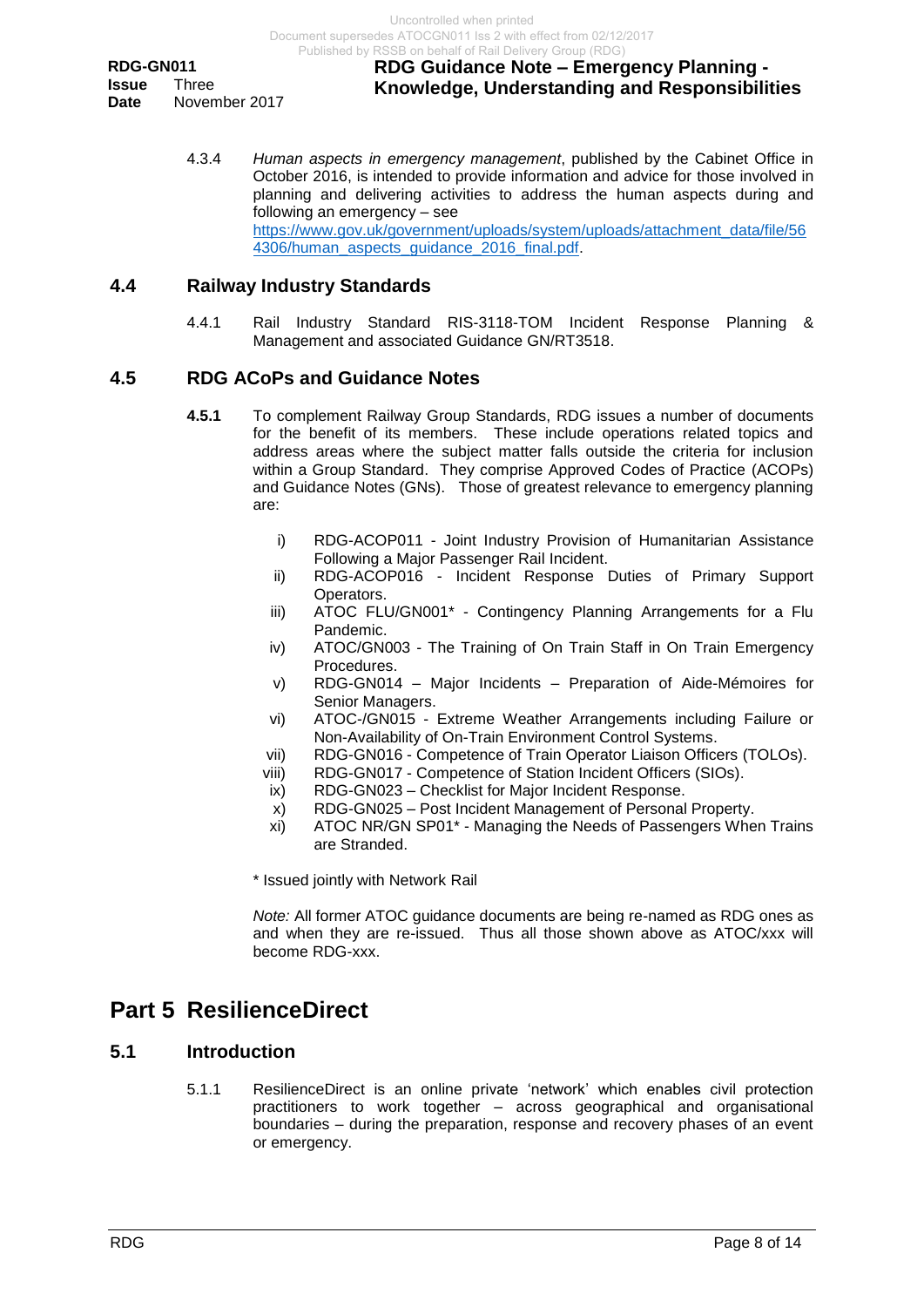**RDG-GN011 Issue** Three **Date** November 2017

- 5.1.2 The Civil Contingencies Act 2004 requires that emergency responders cooperate and share information in order to efficiently and effectively prepare for and respond to emergencies and ensure that action is coordinated. ResilienceDirect helps organisations fulfil these duties by supporting the adoption of common working practices and ensuring that key information is readily and consistently available to users.
- 5.1.3 ResilienceDirect helps to facilitate multi-agency collaboration in many ways. Activities include:
	- i) Sharing emergency plans among Local Resilience Forum (LRF) members and others such as national/sub-national partner organisations and neighbouring LRFs.
	- ii) Maintaining awareness of forthcoming exercises, events and meetings, and accessing related documentation such as agendas and minutes.
	- iii) Sharing situation reports and briefings between local responders, to enable integrated management of events and consistent provision of information to the public.
	- iv) Communicating situation reports to lead government departments and/or the Cabinet Office Briefing Rooms (COBR), facilitating national coordination/action in response to an incident if necessary.
	- v) Gathering and reviewing comments on new policies or plans before publication and collating lessons learned following events.
	- vi) Managing contact information to ensure a single, up-to-date version of distribution lists.
	- vii) Issuing news and guidance from central government to local responders via the Resilience Gateway.
- 5.1.4 Those responsible for emergency planning should be aware of the existence and purpose of ResilienceDirect and consider subscribing to it.

## <span id="page-8-0"></span>**Part 6 Time allocation to Emergency Planning**

## <span id="page-8-1"></span>**6.1 Factors affecting the amount of time needed for emergency planning**

6.1.1 The amount of time required by railway undertaking Emergency Planners may vary dependent upon a number of factors including; geographical area, Primary Support Operator status, size of operation and number of employees with active responsibilities for ensuring that emergency planning and response requirements are met.

## <span id="page-8-2"></span>**6.2 Recommended time**

- 6.2.1 Railway undertakings should carry out a review of their own circumstances and requirements and from that reach a view as to the appropriate amount of time that should be allocated to emergency planning duties.
- 6.2.2 TOC senior management should avoid overburdening those responsible for Emergency Planning by ensuring that adequate time is made available for them to properly undertake the role.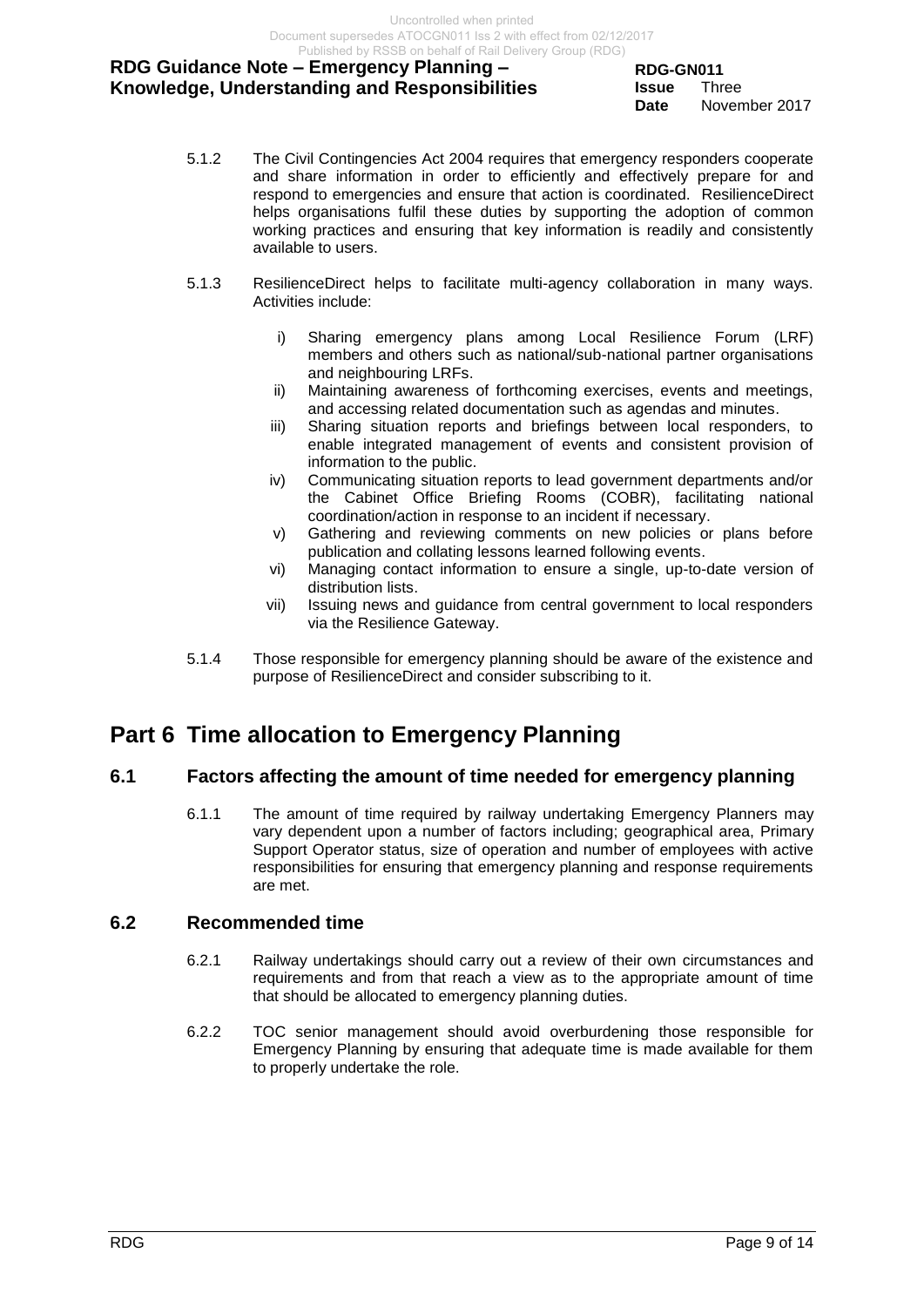**RDG Guidance Note – Emergency Planning - Knowledge, Understanding and Responsibilities**

## <span id="page-9-0"></span>**Part 7 The Joint Emergency Services Interoperability Programme (JESIP)**

#### <span id="page-9-1"></span>**7.1 Overview**

- 7.1.1 JESIP is primarily about improving the way the Police, Fire & Rescue and Ambulance services work together when responding to major multi-agency incidents.
- 7.1.2 JESIP has produced practical guidance to help improve multi-agency response. The [Joint Doctrine: the interoperability framework](http://www.jesip.org.uk/uploads/media/pdf/JESIP_Joint_Doctrine-The_Interoperability_Framework_%5bedition_2-July-2016%5d.pdf) [s](http://www.jesip.org.uk/joint-doctrine)ets out a standard approach to multi-agency working, along with training and awareness products for organisations to train their staff.
- 7.1.3 Further information may be found at [http://www.jesip.org.uk/home.](http://www.jesip.org.uk/home)

## <span id="page-9-2"></span>**Part 8 Business context and strategy**

## <span id="page-9-3"></span>**8.1 Introduction to Parts 8 to 13**

8.1.1 Those responsible for emergency planning should have the knowledge and ability needed to meet the requirements set out in Parts 8 to 13 of this document

## <span id="page-9-4"></span>**8.2 Crisis management**

- 8.2.1 Understanding the implications of incidents on corporate reputation and how public perception is influenced by the nature and circumstances of and the response to the event.
- 8.2.2 Ability to engage with and influence the senior management team in the development of a strategy to address corporate and reputational impact, specifically in respect of contact with the media and through social media. Associated responsibilities include:
	- i) Determining corporate roles and responsibilities for the Crisis Management Team, including identification of key stakeholders with whom there should be communication.
	- ii) Developing a crisis management plan to encompass identified requirements, including how meetings should be structured.
	- iii) Ensuring that the relationship between the crisis management team and Strategic Command is clearly defined.

## <span id="page-9-5"></span>**8.3 Strategy**

- 8.3.1 Ability to determine a strategy for emergency planning that includes:
	- i) The engagement of key internal and external stakeholders.
	- ii) Agreeing budgetary provision.
	- iii) The development and management of emergency plans.
	- iv) Arrangements with interfacing agencies, businesses and other organisations.
	- v) Arrangements for command and control.
	- vi) Arrangements for crisis management.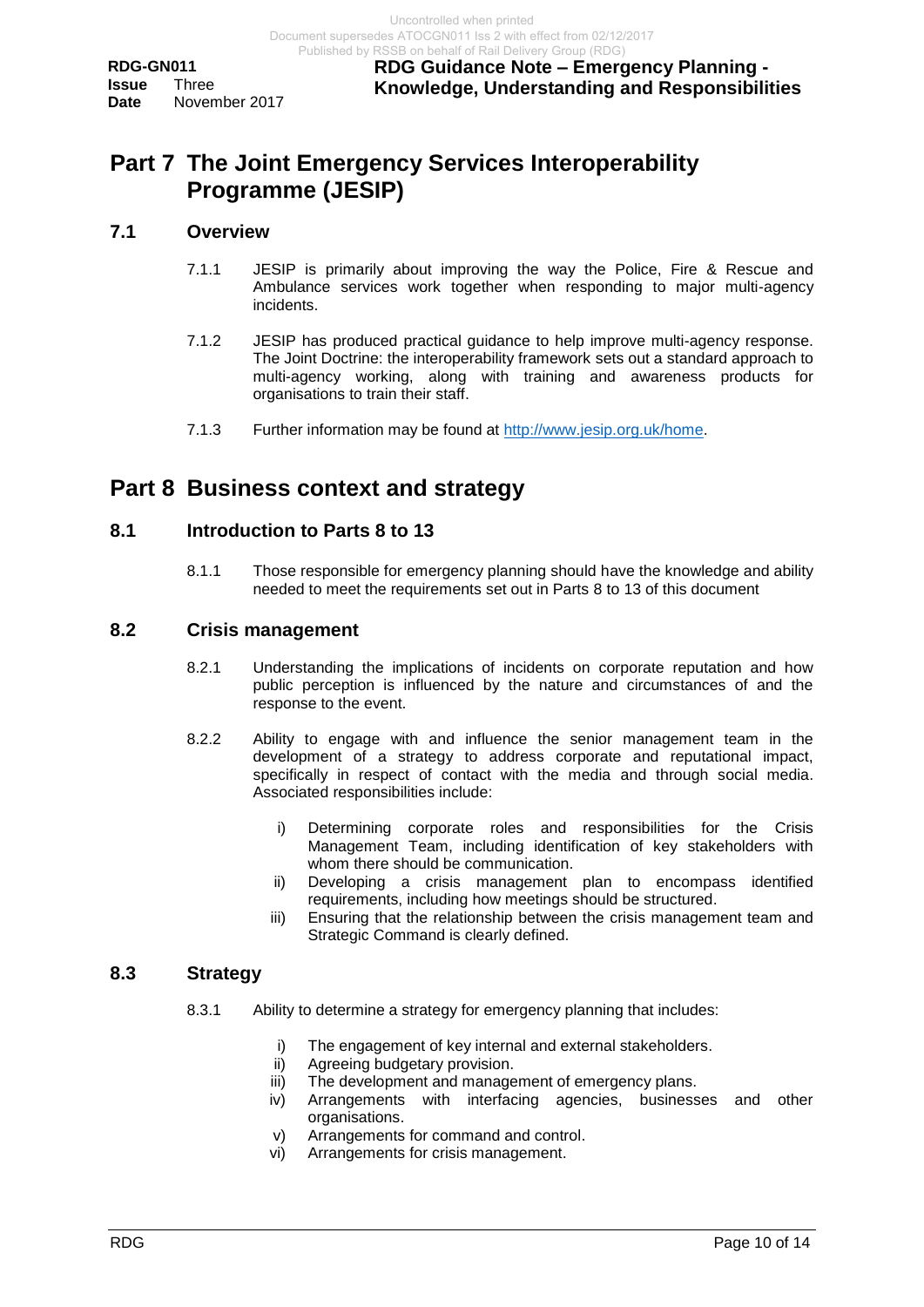**RDG-GN011 Issue** Three **Date** November 2017

- vii) Identification of training needs and delivery thereof for personnel resources required for the implementation of emergency plan content.
- viii) Determining processes for incident response review and taking forward lessons learnt.

## <span id="page-10-0"></span>**Part 9 Risk management**

## <span id="page-10-1"></span>**9.1 Safety and operational risk management**

- 9.1.1 Understanding of safety and operational risk management and the potential consequences of risk control failures:
	- i) Principles of railway operations (trains, stations and engineering).
	- ii) Principles of health and safety management.
	- iii) Understanding of how incidents happen root causal effects. Study of investigation reports into rail related accidents and incidents affecting own company and on a national basis.

## <span id="page-10-2"></span>**9.2 Train and station operation and depot related risks**

- 9.2.1 Understanding risks to train and station operations specific to the company's business operations:
	- i) Knowledge of company train/station operations and interfaces and specifically those that carry risk (stations that are railheads for major events or are prone to overcrowding during peak hours for example).
	- ii) Knowledge of fleet engineering depots including the storage and use of hazardous substances.

## <span id="page-10-3"></span>**9.3 Command and Control**

- 9.3.1 Understanding of Command & Control:
	- i) Knowledge of the principles for command and control (Strategic, Tactical, and Operational – formerly referred to as Gold, Silver and Bronze), who in the company will undertake these roles in the event of an emergency and how this interfaces with Network Rail, the British Transport Police (BTP) and the emergency services.
	- ii) Understanding the relationship between incident management and crisis management (difference between Strategic Command and Crisis Management Team for example).

# <span id="page-10-4"></span>**Part 10 Planning**

## <span id="page-10-5"></span>**10.1 Principles**

- 10.1.1 Familiarity with the principles of integrated emergency planning, i.e.
	- i) Anticipation
	- ii) Assessment
	- iii) Prevention
	- iv) Preparation
	- v) Response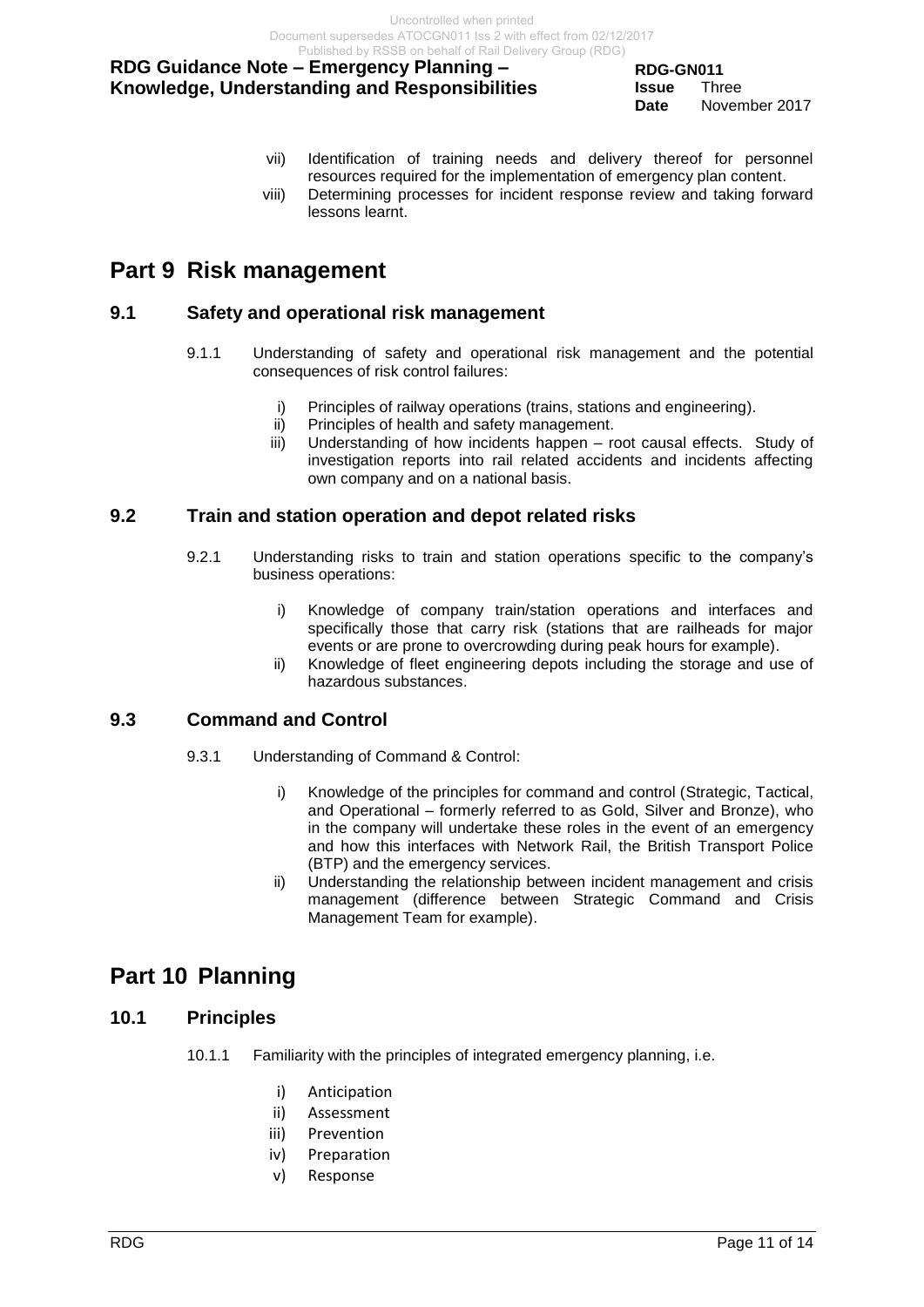- vi) Recovery
- 10.1.2 Appreciation of the need to include as a core element within emergency plans provision of humanitarian assistance to those directly affected and how the RDG Incident Care Team initiative contributes to this.

#### <span id="page-11-0"></span>**10.2 Management of emergency plans**

- 10.2.1 Ability to engage internal and external stakeholders to identify what type of emergency could occur at the locations concerned and what measures are required to:
	- i) Address the immediate consequences to ensure a safe environment.
	- ii) Remove persons from imminent danger.
	- iii) Establish a structured response to address the subsequent issues arising.
	- iv) Promote recovery and return to normal operations.
- 10.2.2 Ability to develop documented arrangements for dealing with the types of emergency identified above including the roles and responsibilities of personnel at the location:
	- i) Arrangements for ensuring that emergency plans are distributed on a controlled basis to key stakeholders.
	- ii) Arrangements for ensuring that emergency plans are exercised and reviewed on a regular basis.
	- iii) Arrangements for the amendment and reissue of emergency plans as and when required.

## <span id="page-11-1"></span>**10.3 Testing and exercising**

- 10.3.1 Ability to organise a programme of exercises at all levels to validate emergency plan content and specifically roles and responsibilities within the plan.
- 10.3.2 Ability to determine who will participate in exercises (in consultation with internal and external stakeholders as necessary).
- 10.3.3 Arrangements for personnel to participate in exercises organised by external stakeholders and other railway undertakings.
- 10.3.4 Ability to undertake debriefs with exercise participants and capture issues arising.
- 10.3.5 Ability to compile an exercise report, identify actions required, how they will be closed out and by whom.

## <span id="page-11-2"></span>**Part 11 Training**

#### <span id="page-11-3"></span>**11.1 Requirements**

- 11.1.1 Determination of knowledge and experience requirements and skill levels for personnel undertaking specific roles in emergency plans.
- 11.1.2 Arrangements for the delivery of training courses and maintenance of training records.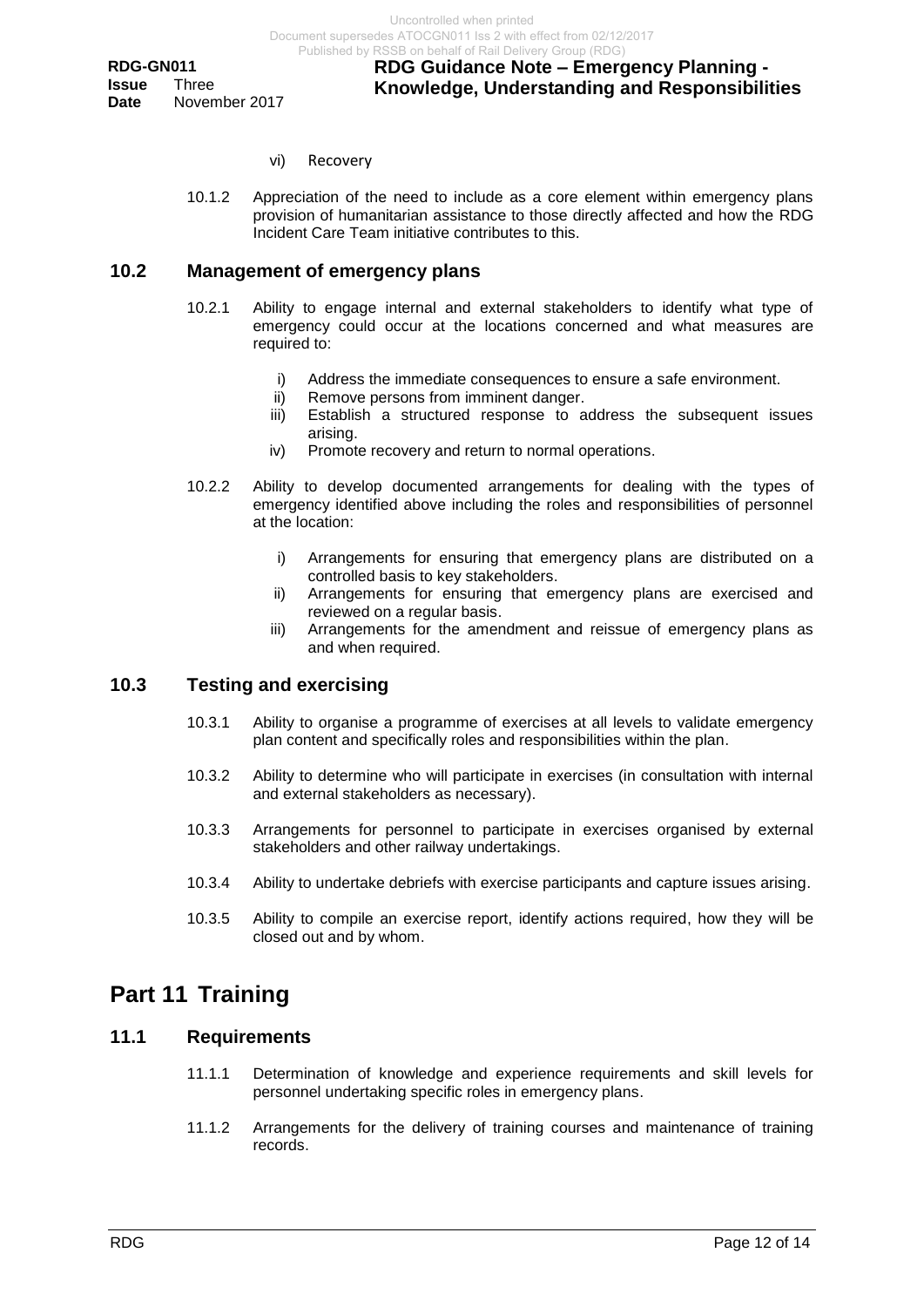11.1.3 Arrangements for any requirement for ongoing training and assessments.

## <span id="page-12-0"></span>**Part 12 Crowd management**

## <span id="page-12-1"></span>**12.1 Requirements**

- 12.1.1 Knowledge of managing crowds at stations for major public events (such as a sporting fixture or music festival).
- 12.1.2 Knowledge of crowd dynamics at relevant stations on company lines of route and how arrangements are implemented to control access to stations and platforms.

## <span id="page-12-2"></span>**Part 13 Post incident review**

## <span id="page-12-3"></span>**13.1 Requirements**

- 13.1.1 Ability to undertake a review (jointly with key stakeholders as necessary) into the response to and management of emergencies as implemented in accordance with emergency plans and associated procedures.
- 13.1.2 Ability to produce a detailed report of the review, identify actions required as a result and how they will be closed out, and by whom.

## <span id="page-12-4"></span>**Part 14 Interfaces**

## <span id="page-12-5"></span>**14.1 Internal**

- 14.1.1 These include:
	- i) Control Office
	- ii) Senior management
	- iii) Media/comms teams (including social media)
	- iv) HR
	- **v)** Incident Care Team Champion

## <span id="page-12-6"></span>**14.2 Network Rail**

- 14.2.1 Knowledge of Network Rail's National Emergency Plan and the roles and responsibilities therein (such as the Rail Incident Commander (RIC) and Rail Incident Officer (RIO)).
- 14.2.2 Understanding of the command and control structure and how key railway undertaking roles (such as the Train Operator Liaison Officer (TOLO)) interface.
- 14.2.3 Arrangements for sharing of relevant information (emergency plans for example) and participation in relevant Route Emergency Planning and Coordination Committee (REPACC) meetings.

## <span id="page-12-7"></span>**14.3 Other Transport Providers**

14.3.1 Understanding of interfacing transport operations both at stations and on adjacent infrastructure (including train, underground, bus and tram).